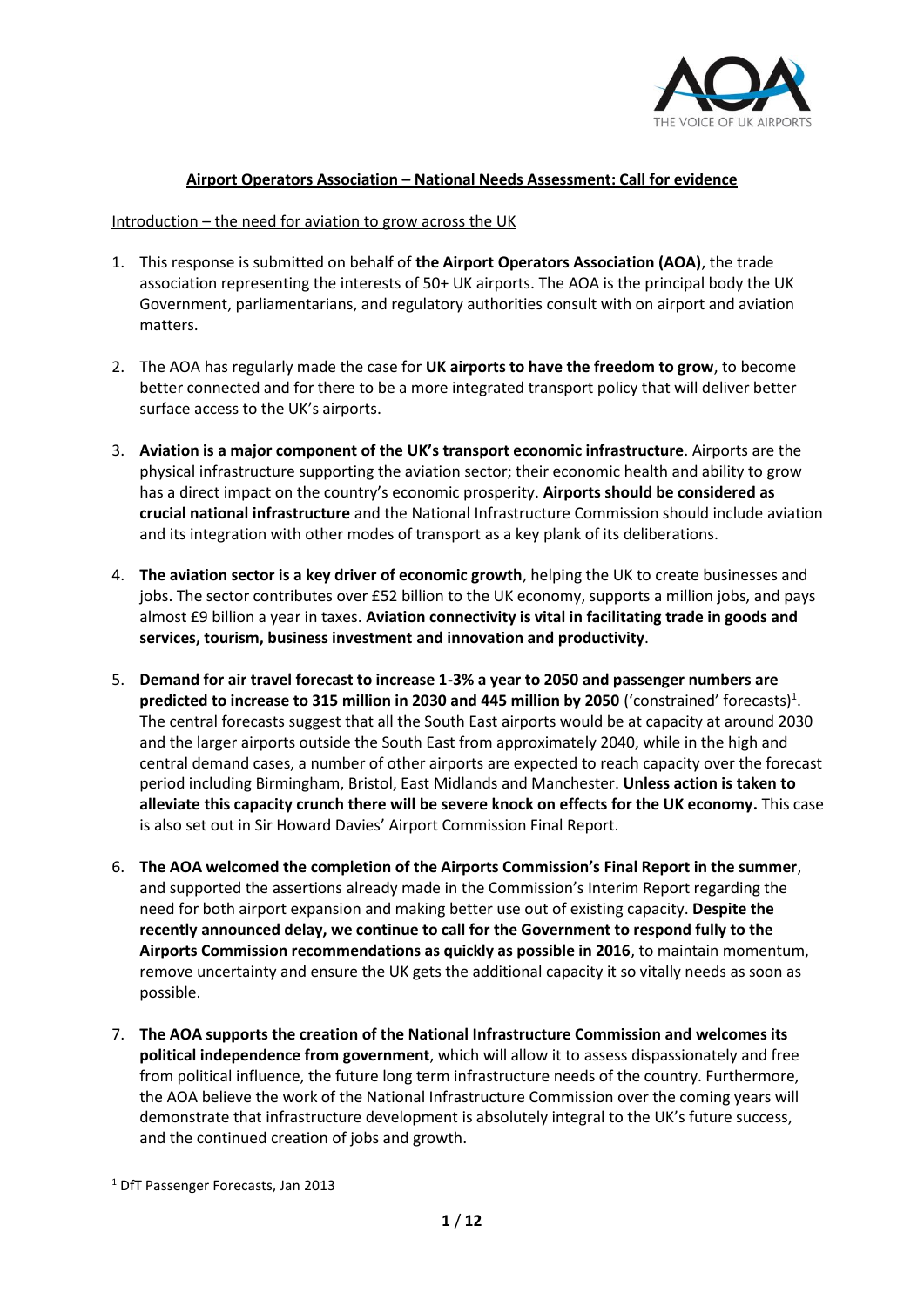

8. The AOA believes that all regions of the UK should be able to grow and while the AOA supports the National Infrastructure Commission plans to support development of infrastructure in the North of England and for large scale transport infrastructure improvements in London, **it also believes there is a need to support infrastructure development in all parts of the UK** and that in addition to improving transport links within regions, there is a need to improve connectivity between the different centres of economic activity across the UK.

#### The need to prioritise Surface Access in all parts of the UK

- 9. The AOA takes the view that in order for aviation to grow, **people and businesses need to be better connected to airports**. We support the statement made by Sir Howard Davies in his November 2013 letter to the Chancellor of the Exchequer, on this same issue, that "**surface transport improvements can encourage more use of airports which currently have spare capacity, improve the passenger experience, and make airports more attractive to airlines**." The letter also emphasised that "**serious consideration should be given to airport users when determining priorities for local transport spending**". The AOA is concerned that despite this letter being written over two years ago, progress in acting on these recommendations has been limited.
- 10. The AOA has compiled a list of airports across the UK which require surface access improvement (at the time of writing). Please see the appendix attached to this submission.
- 11. **Airport development and surface access should not be considered independently from one another**; they should instead from part of an integrated transport strategy covering the entirety of the UK. The decisions around airport expansion and the routes provided by rail developments, including HS2, will have an impact on one another. **Surface access, including transport such as rail and highways, needs to provide accessible choices** so that passengers continue to gain from aviation and the economy can prosper from increased passenger numbers and improved connectivity.
- 12. **Transport links at airports influence passenger behaviour** when choosing where to travel to or from. Market research undertaken by the Civil Aviation Authority (CAA) as part of its consultation on Information Powers found that the cost and convenience of getting to the airport was selected as a key reason for choosing an airport over other local options by 55% of respondents. This makes surface access a crucial part of the consumer journey, ranked second in the CAA poll (by only 1%) to the availability of flight routes which was chosen by 56% of respondents. **People need to be connected to infrastructure in order to use it and for the economic benefits of that use to be realised.** The Network Rail Passenger Demand Forecasting Handbook (PDFH) also highlights the importance of reduced journey times and interchanges for passengers using rail to or from an airport.
- 13. Access to and from an airport is not only essential to people wishing to use an airport, but **benefits of good transport infrastructure also extend to the community living and working nearby.**
- 14. Surface access to airports also needs to accommodate a range of different consumers as there are **differences between business and leisure travellers**, and visitors and domestic passengers. For example, business travellers are more likely to choose the fastest route whereas cost is more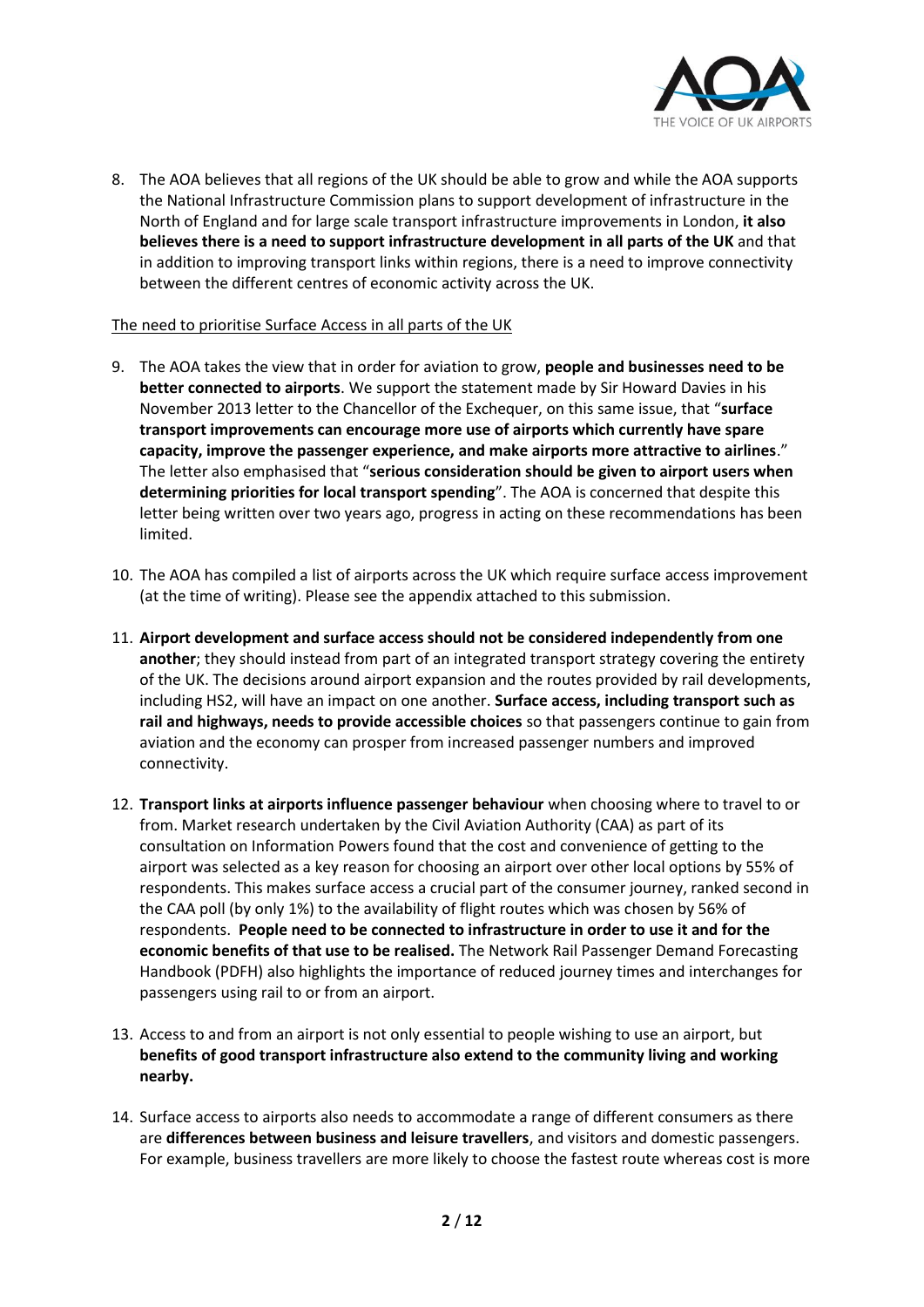

of an issue than time to leisure travellers, whilst visitors are less likely to have a car and more likely to be travelling to a hotel than domestic travellers.

- 15. **With regard to rail, passenger demand for services to airports does not always fit easily with current timetables** – in order to catch the early morning wave of flights at 7am or 7.30am, one would need to take a train particularly early in the morning. In a lot of circumstances such services are simply not available. It is not just the time of year but the time of day and the mix. The AOA believes that the DFT should take a strategic approach and work with the National Infrastructure Commission. If we could identify where the gaps in service are, this issue could be addressed. However, there needs to be some direction from the DFT and potentially the National Infrastructure Commission. There also needs to be buy-in from the local enterprise partnership and the local authority, but the central thrust has to come from the DFT and National Infrastructure Commission at the top.
- 16. **Better rail links and better use of roads are also positive for the environment**. Improved public transport links and more efficient use of road and rail networks can enhance access to airports for passengers, airport employees and freight. **This would provide more sustainable travel choices, thereby helping to reduce airport related congestion and emissions.** Airports are working hard to deal with carbon emissions and local concerns about noise and air quality, and improvements in surface access are a crucial part of this work for many airports. **There are also economic benefits to improved transport links at major cargo airports.** High quality transport links are essential for the distribution of freight and mail (especially express freight that relies on next-day deliveries).
- 17. In written evidence to a House of Commons inquiry on Surface Access, **Sustainable Aviation<sup>2</sup> points out that improved surface access to UK airports would have substantial benefits for the economy. Some progress has already been made.** Since 2006 the percentage of passengers using public transport (bus, coach, train or tube) to access eight major UK airports (Birmingham, Gatwick, Heathrow, Luton, Stansted, London City, East Midlands and Manchester) has increased by 5.9%. On average about 40% of passengers in 2014 use public transport to access the five major London airports, representing a 3% improvement since 2006. Stansted has the highest percentage at 50%, followed by London City (46%), with Luton the lowest (29%). **Outside of the London airports, however, the figures drop significantly to less than 25%.** Of the regional airports, Birmingham had the highest proportion of passengers using public transport (23%) and East Midlands the lowest  $(7.4%)^3$ .
- 18. To deal with the key international connectivity needs over the next 20-30 years, **the Government needs to put in place polices to enable airports in all parts of the country to grow.** To create a more integrated transport policy the AOA calls for an assessment of the level of public transport infrastructure connecting UK airports and identify where there are gaps in present and future demand; for measures to ensure rail capacity assessments and Highways Agency route studies include airport access and compare passenger growth assessments and their impact on transport infrastructure; and to set out, with the DfT, Network Rail and the Highways Agency, how decisions will be taken as to which surface access projects at airports will be prioritised in the Government's infrastructure plans.

**.** 

<sup>2</sup> http://data.parliament.uk/writtenevidence/committeeevidence.svc/evidencedocument/transportcommittee/surface-transport-to-airports/written/23387.pdf

<sup>&</sup>lt;sup>3</sup> All figures are from the Civil Aviation Authority's latest passenger survey, published on 19 October 2015.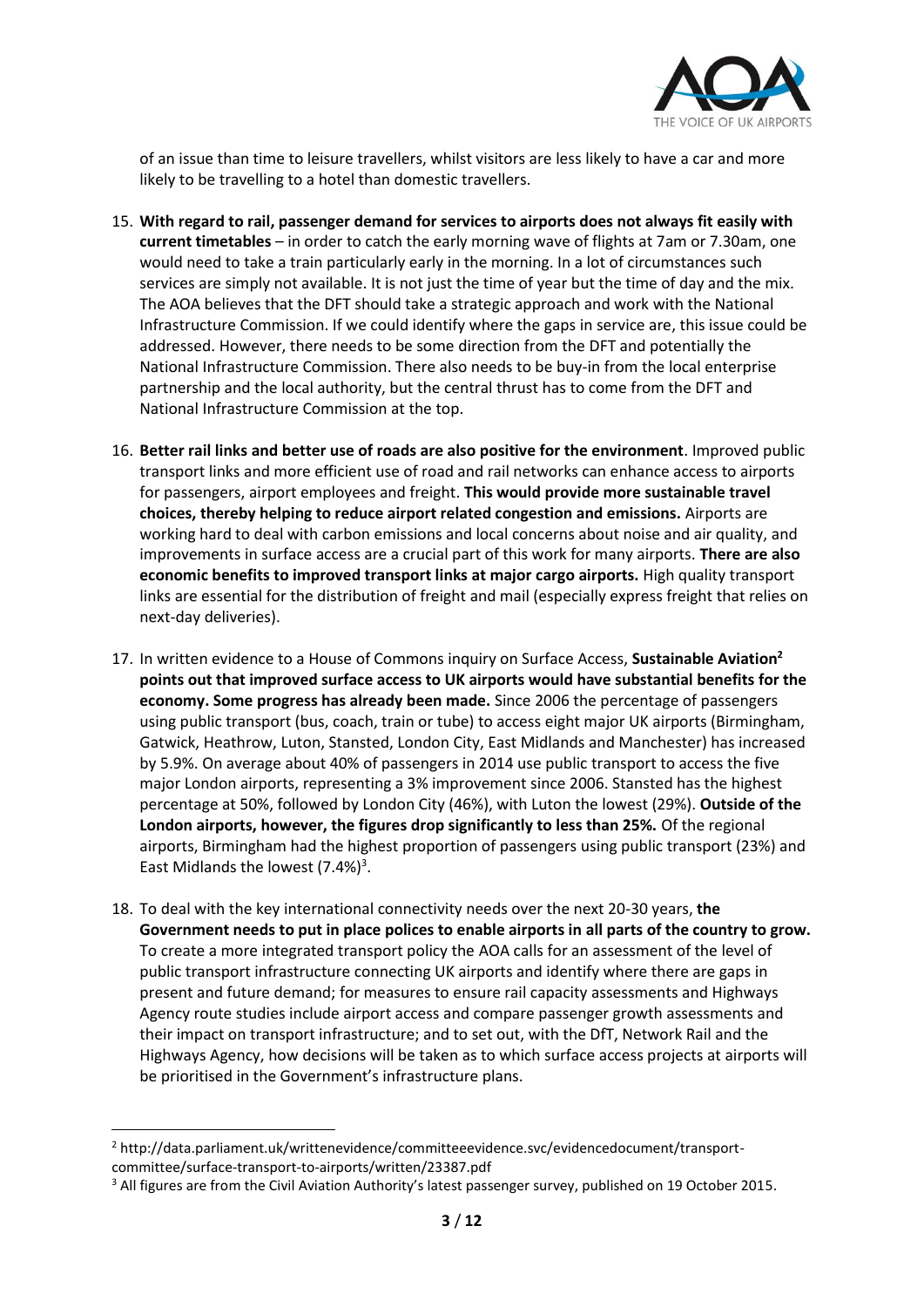

- 19. With respect to governance, **the AOA believes more broadly that ultimately some combination of Government and the National Infrastructure commission is needed to deliver transformative infrastructure with the latter providing policy continuity and taking a longer term horizon, regardless of changes in government.** While it is better locally to have joint spatial plans and for the LEPs to work with local authorities, ultimately most decision making will come from the Government and the DFT.
- 20. In terms of funding, the **aviation policy framework of 2013** says that developers—usually the airport—should pay the costs of upgrading or enhancing road, rail or other transport networks, and that the **Government will only become involved to consider the need for public funding**  where there is a "range of beneficiaries"<sup>4</sup>. In the vast majority of surface access schemes, there are a range of beneficiaries — a whole range of people who benefit from the links you get to and from an airport. **There also needs to be clarity from the DfT about the process for prioritising surface access schemes and guidance to airports on the evidence required to support their case.** Ultimately, there is a need for airports to know how they can get DFT support and funding and how they can go about doing it and what the criteria are.

#### Other considerations for improving connectivity

- 21. Airspace is the **transport infrastructure of the skies and it is equally as important as physical infrastructure on the ground**. Airspace above the UK is some of the busiest in the world and without better use of the 'infrastructure of the sky', we cannot grow infrastructure on the ground.
- 22. The **overall objectives should be the safety and efficiency of the air traffic system** and its ability to deliver real capacity gains and improvements for airspace users.
- 23. **Benefits which can be delivered from investment in the modernisation of the airspace system include increased access to UK airspace; removal of "hot spots"; dynamic use of airspace; and cost savings through the use of robust new Air Traffic Management (ATM) technology and procedures.**
- 24. **Safety in ATM must be the overriding priority.** Environmental matters are important and it is worthy of note that UK airports have been particularly active in addressing their environmental impacts and in promoting environmentally sensitive procedures. However in relation to a future airspace change there must not be a presumption that environmental matters or improvements are given primacy over the need to maintain and improve safety and deliver capacity.
- 25. **The DFT, and perhaps the National Infrastructure Commission, should be providing more strategic leadership with respect to the overwhelming need for airspace change, ensuring that Ministers are making the case publicly** as to its importance and enabling airports to be more effective in talking about the issue and engaging with communities. Other benefits to such an approach would be to allow for proper time horizons to be put in place and providing certainty to local residents.
- 26. In addition to the need to improve surface access and bring about airspace change, the **AOA calls on the Government and the Infrastructure Commission to consider all other policy tools**

**.** 

<sup>4</sup> Aviation Policy Framework 2013, DfT (point 5.12)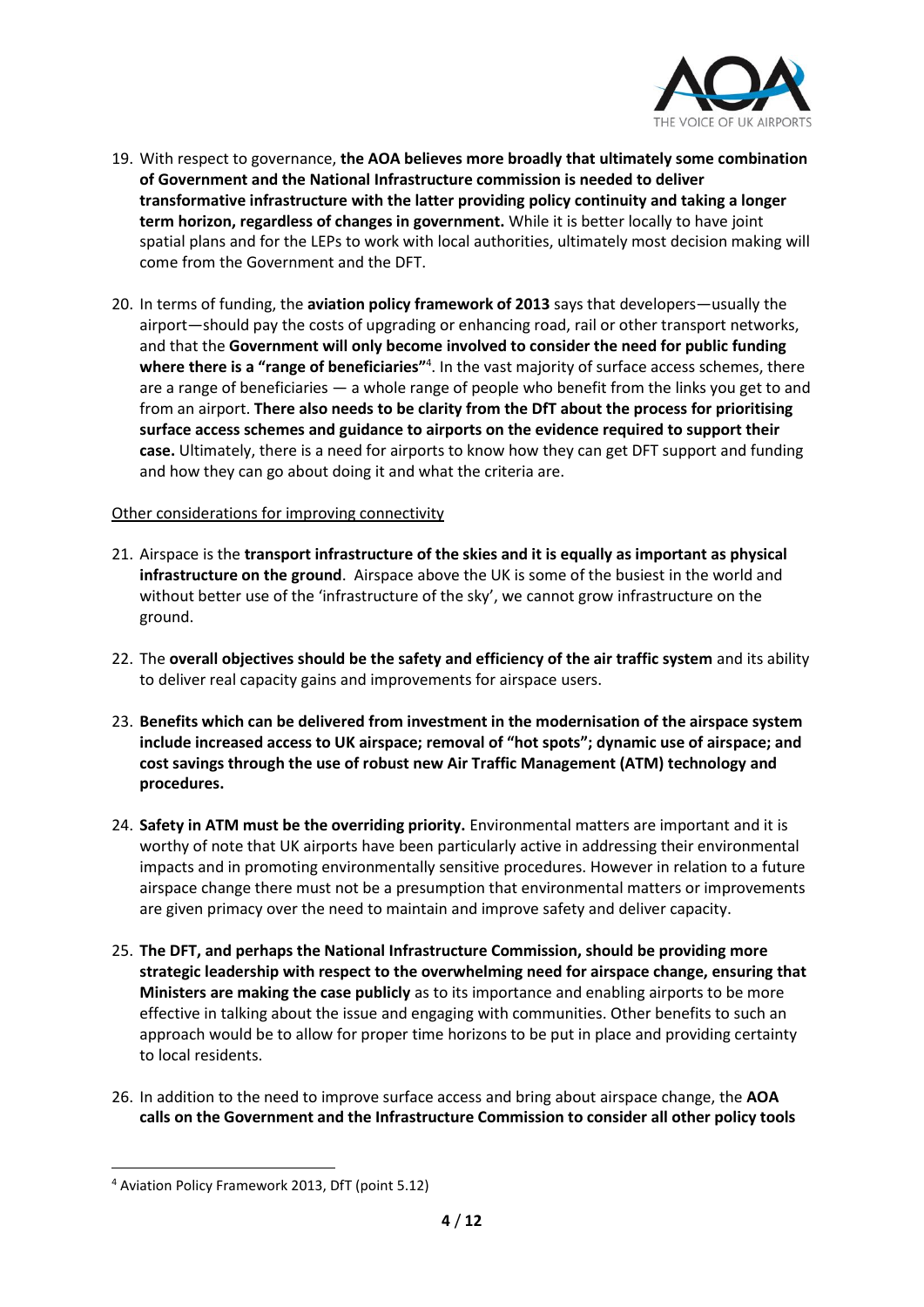

**at their disposal to enable airports in all parts of the country, with spare capacity, to grow** – for example, through policies on planning and a reduction in APD rates.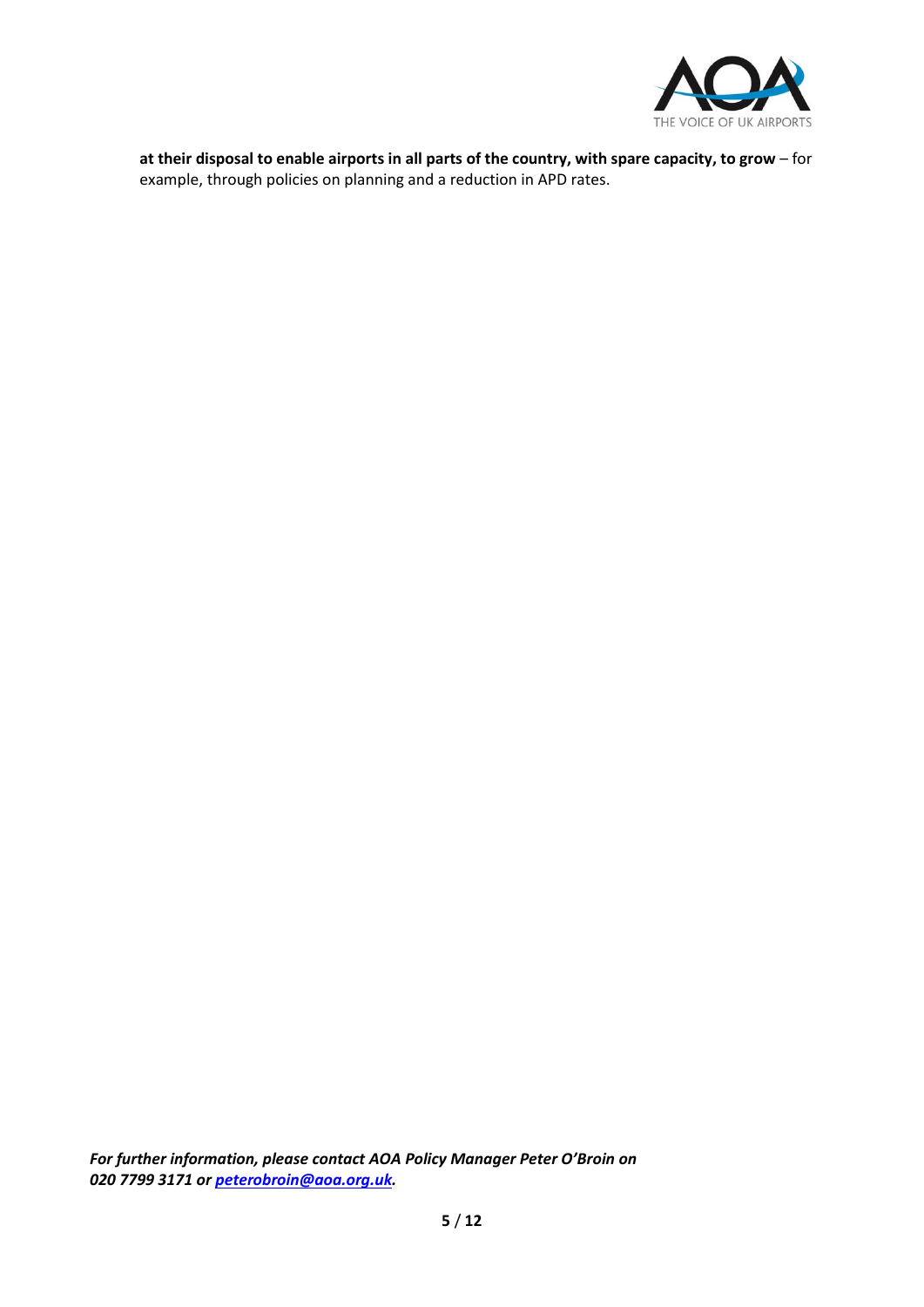

### **Appendix – Summary of UK airports' required surface access improvements**

Below is a summary, via the AOA members and the International Air Rail Organisation, of rail surface access schemes linking to UK airports, to improve sustainable travel opportunities and make better use of existing capacity (i.e. not including additional runway capacity). Like IARO, the AOA does not comment on the arguments for or against growth at any particular airport.

### **Birmingham**

Birmingham Airport's proximity to Birmingham International Station provides a significant advantage to its existing operations, with 20 per cent of its passengers in 2014 accessing the airport via rail services. While the growth of the airport is not constrained by rail services, it would be improved with extended rail services during early mornings, evenings and weekends.

HS2 will serve Birmingham Airport, resulting in a significant improvement in accessibility from a wider catchment area. The airport says that connecting HS2 with the West Midlands' transport infrastructure will be essential for maximising the investment, and is calling on the National Infrastructure Commission to develop a strategy for integrating road, rail and aviation across the UK.

Phase 1 of HS2 is due to be complete in 10 years, and this will see high speed services shrinking the travel time between London and Birmingham to 38 minutes. This will support the growth of businesses around the Interchange and Curzon Street HS2 stations as well as increasing the catchment area of Birmingham Airport into London, supporting passenger growth and the airport's route network. These developments will create the opportunity to establish a new economic hub around the Airport and the HS2 Interchange station, connecting local businesses with the wider region, central London and international markets. It is estimated by Steer Davies Gleave that 15 million people will be within one hour of the airport following the completion of Phase 2 of HS2. A report by York Aviation in October 2015 entitled, "The West Midlands aviation opportunity – An analysis of the economic value and potential of Birmingham Airport", says that when complete, HS2 can enable Birmingham Airport to attract around 750,000 additional passengers.

To support this, Birmingham Airport wants to see the development of a seamless transport hub between the airport, HS2 and the existing station via an efficient people mover. It is also suggested that changing the name of the existing rail station from 'Birmingham International' to 'Birmingham Airport', as well as the introduction of integrated ticketing across transport modes, would be beneficial to the public. Other proposed improvements in access include improved connectivity between the east and west of the midlands, and the provision of Metro services from Birmingham City Centre to the airport. If Midlands east-west journey times to Birmingham Airport were improved by 15 per cent via new road and rail investment, passenger numbers at the airport could, according to independent analysis, increase by 900,000.

# **Bournemouth**

Bournemouth Airport is focusing on measures to improve and increase road access, as there is little or no prospect of a direct heavy or light rail connection to the airport. Efforts are being made to free- up existing or create additional capacity on the existing highway, to fully integrate the Airport into the local bus network and developing coach links, and to develop greater public transport journey time reliability. The airport is also working to ensure cross mode through ticketing is introduced.

#### **Bristol**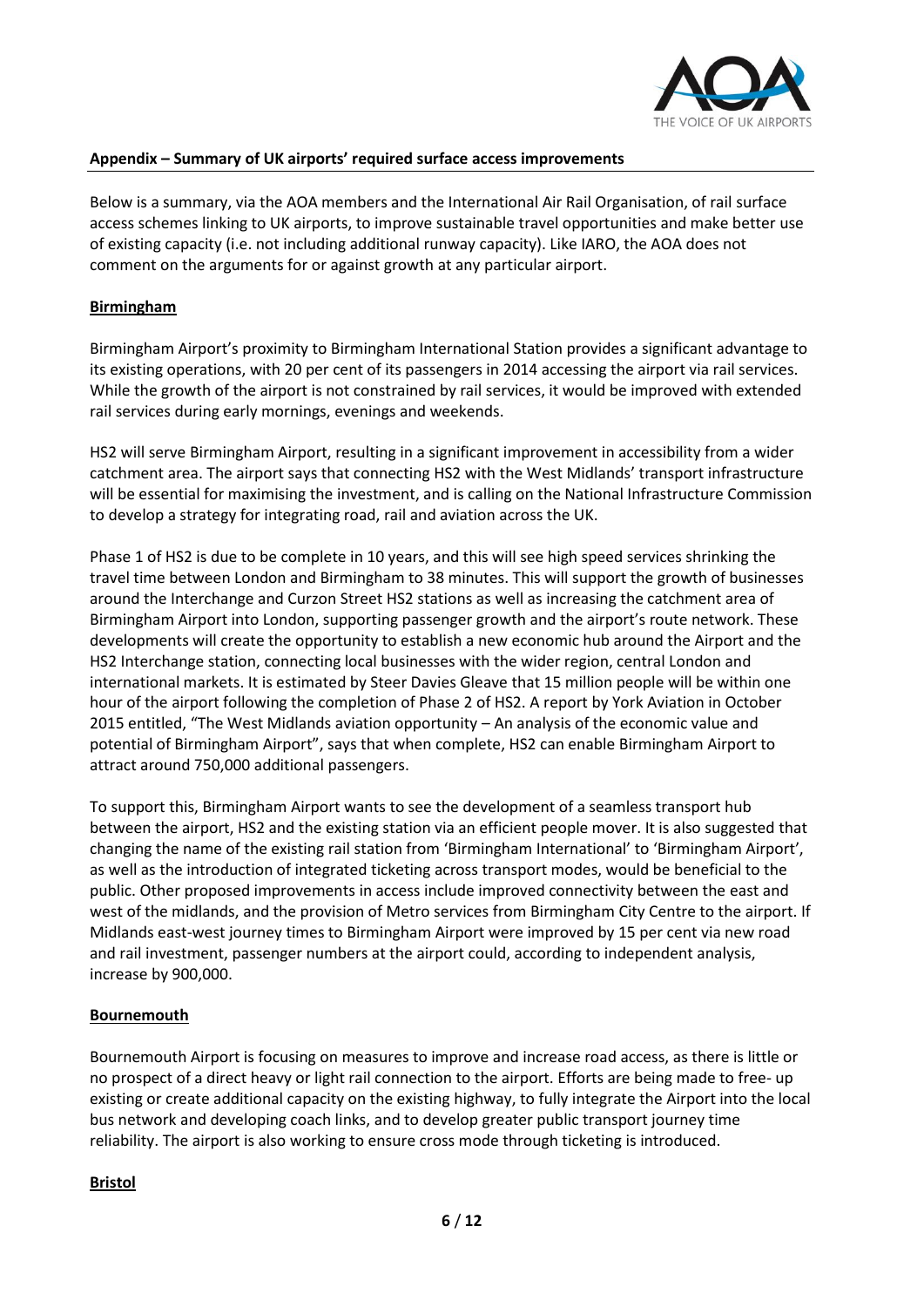

Although Bristol Airport does not have a direct rail link, a 14 per cent public transport share is achieved through a range of bus and coach services. In particular, the Flyer Express operates up to every eight minutes at peak times between the Airport and Bristol Temple Meads station, carrying more than 750,000 passengers last year. Combined train/Flyer tickets are available, providing easy access to the UK rail network. Regular bus services also operate to and from Bath, Cardiff and Weston-super-Mare.

Planning permission for development of facilities to handle up to 10 million passengers per annum (from 6.4 million passengers per annum in 2014<sup>5</sup>) is accompanied by significant commitments to enhance surface access. This includes contributions totalling more than £4.7 million to the construction of the MetroBus rapid transit network in the West of England, including the South Bristol Link which will enhance access to Bristol Airport from the north, east and west once completed in 2016.

However, further improvements will be required over the next decade to maintain and improve convenient access from across the Airport's growing catchment area. The design of the MetroBus network enables its guided bus lanes to be utilised by the Flyer Express and makes future extension of the network to the Airport and beyond possible. Other priorities include increasing capacity on the A38 and improving links to the M5.

# **Cardiff**

Cardiff Airport is linked by shuttle bus to Rhoose Station. Although this is not entirely satisfactory, improvements are unlikely to make a significant difference to the ability to use the airport's spare capacity.

# **East Midlands**

East Midlands Airport is the UK's largest pure freight airport and the UK hub for major express freight integrators. The airport's cargo business relies on its connectivity to the national motorway network (M1, A42/M42), which is essential in ensuring that almost 90% of England and Wales is within a four hour truck journey of the airport. East Midlands Parkway rail station provides rail services to London and regional destinations, with a pre-booked shared taxi service that provides direct connections to the airport. Derby Station also provides access to the rail network and is connected to the airport by a Skylink bus service that operates every thirty minutes. The electrification of the Midland Mainline will deliver speed and service improvements to both East Midlands Parkway and to Derby; it is scheduled to be completed in 2019. HS2 is planned to run beneath East Midlands Airport to the East Midlands Hub, ten kilometres away. There is an opportunity for additional regional rail capacity at East Midlands Parkway and for public transport connections to be provided between the airport and the East Midlands Hub at Toton.

# **Edinburgh**

The effect of the Edinburgh Tram – which opened in 2014 – on the air passenger mode share is difficult to predict. Edinburgh's Airport's outbound market is dispersed and the tram journey will take 30 minutes to the city centre. There will be a tram/train interchange at Edinburgh Gateway Station. Buses and coaches already provide a significant public transport service and the addition of the tram will

-<br>5

[https://www.caa.co.uk/docs/80/airport\\_data/2014Annual/Table\\_01\\_Size\\_of\\_UK\\_Airports\\_2014\\_Comp\\_2009.](https://www.caa.co.uk/docs/80/airport_data/2014Annual/Table_01_Size_of_UK_Airports_2014_Comp_2009.pdf) [pdf](https://www.caa.co.uk/docs/80/airport_data/2014Annual/Table_01_Size_of_UK_Airports_2014_Comp_2009.pdf)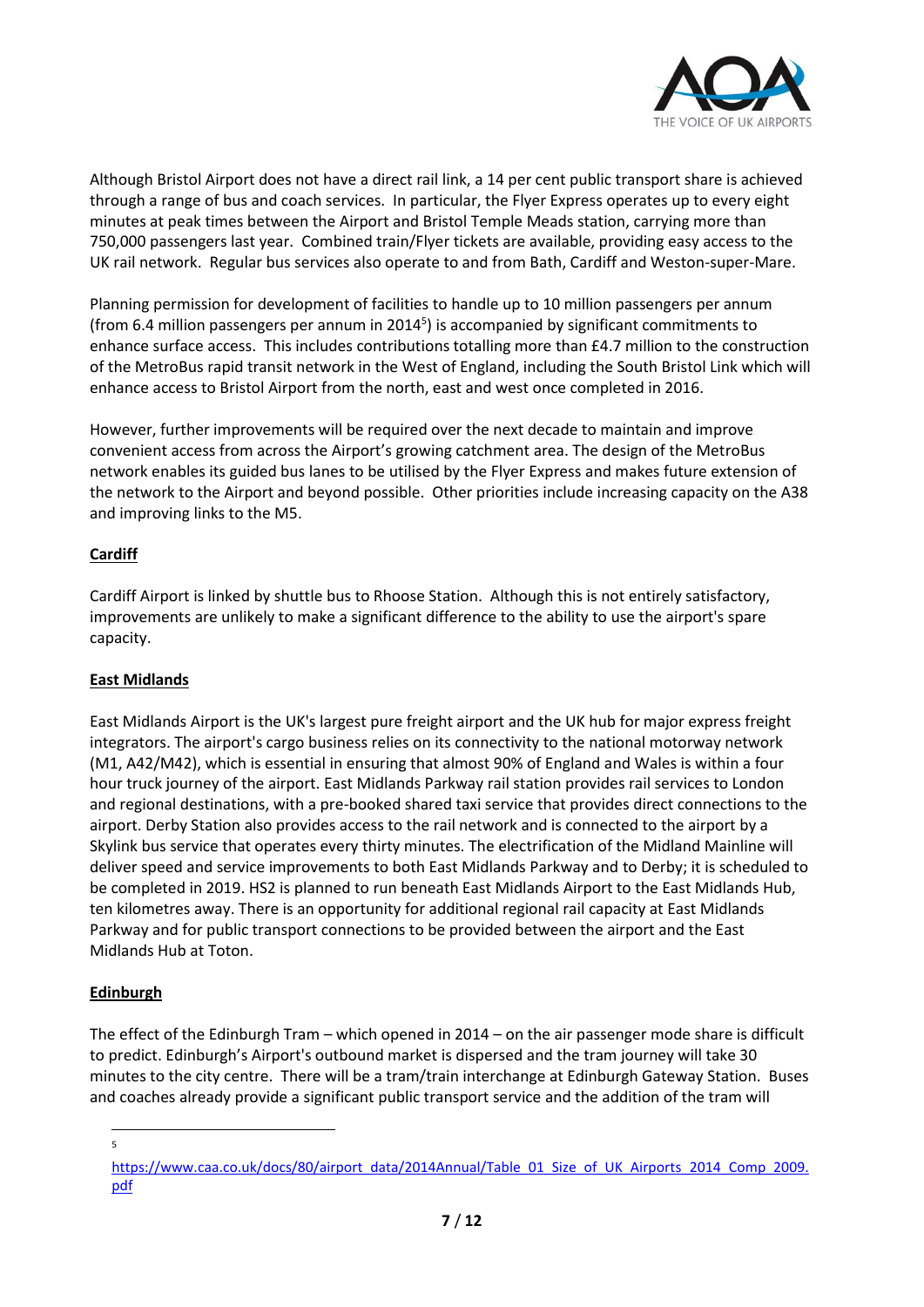

mean that some passenger growth can be accommodated. However, it is probable that road access will remain a potential constraint on growth.

### **Gatwick**

Current rails services at Gatwick Airport are in the process of transition with a new operator and the ongoing effects of the substantial Thameslink Programme upgrade works. This £6.5bn investment in refurbished stations, improved track work, signalling and new trains is due for completion by 2018. A new fleet of trains on services via London Bridge will begin operations in 2016. New infrastructure will extend the range of destinations served directly from Gatwick to Peterborough and Cambridge. Rail mode share has steadlily increase to 37% and airport passenger growth appears unaffected. Gatwick continues to provide rail and bus access 24/7.

The Thameslink Programme will provide much needed extra capacity to relieve peak period crowding on services into and out of London. Network Rail's Sussex Area Route Study has set out a plan for further enhancement of the route which would allow 24 hour stopping at Gatwick in each direction, to and from London. This would provide sufficient capacity to cater for projected growth at the airport with a single runway, or expansion with a second runway, until at least 2045 and allowing for an increase in rail mode share to 50%.

Future growth at the airport and increase in rail mode share will place considerable additional pressure on Gatwick's railway station, which is integrated with the airport's South Terminal. Gatwick railway station suffers from heavy congestion during busy airport peaks, which has increased following the introduction of ticket barriers at the station in 2011. A major project to replace the current concourse and improve vertical circulation to platforms has been approved, with the estimated £120m cost shared by Network Rail, DfT, Gatwick Airport and the Coast to Capital LEP. This will transform capacity and the passenger experience at the station delivering over twice the concourse space and providing operational benefits by spreading passengers along the platform, so reducing dwell time. The construction is to start on site in 2017 and be completed by 2020.

#### **Glasgow**

Glasgow Airport's rail link project was cancelled in 2009 although many stakeholders are seeking to revive it in one form or another. Public transport share is low at Glasgow (around 10%) and the access roads are congested, so it is probably the case that the growth of passengers at the airport would be constrained if there were not some form of rail link, although the precise timing of the need is difficult to establish.

#### **Glasgow Prestwick**

Glasgow Prestwick Airport is well served by its rail stations and has in the past achieve a rail share of over 30%. Rail access will not be a constraint on the better use of this airport's capacity.

#### **Heathrow**

Several rail infrastructure projects that support better surface access to Heathrow are currently under development or construction. These projects are important as they will provide more choice and reliable alternatives to the car for passengers and staff. The strategy of adding Crossrail, a Western Connection, an upgrade of the Piccadilly Line and an interim connection to HS2 at Old Oak Common will provide a good range of rail services to Heathrow Airport, provided that Heathrow Express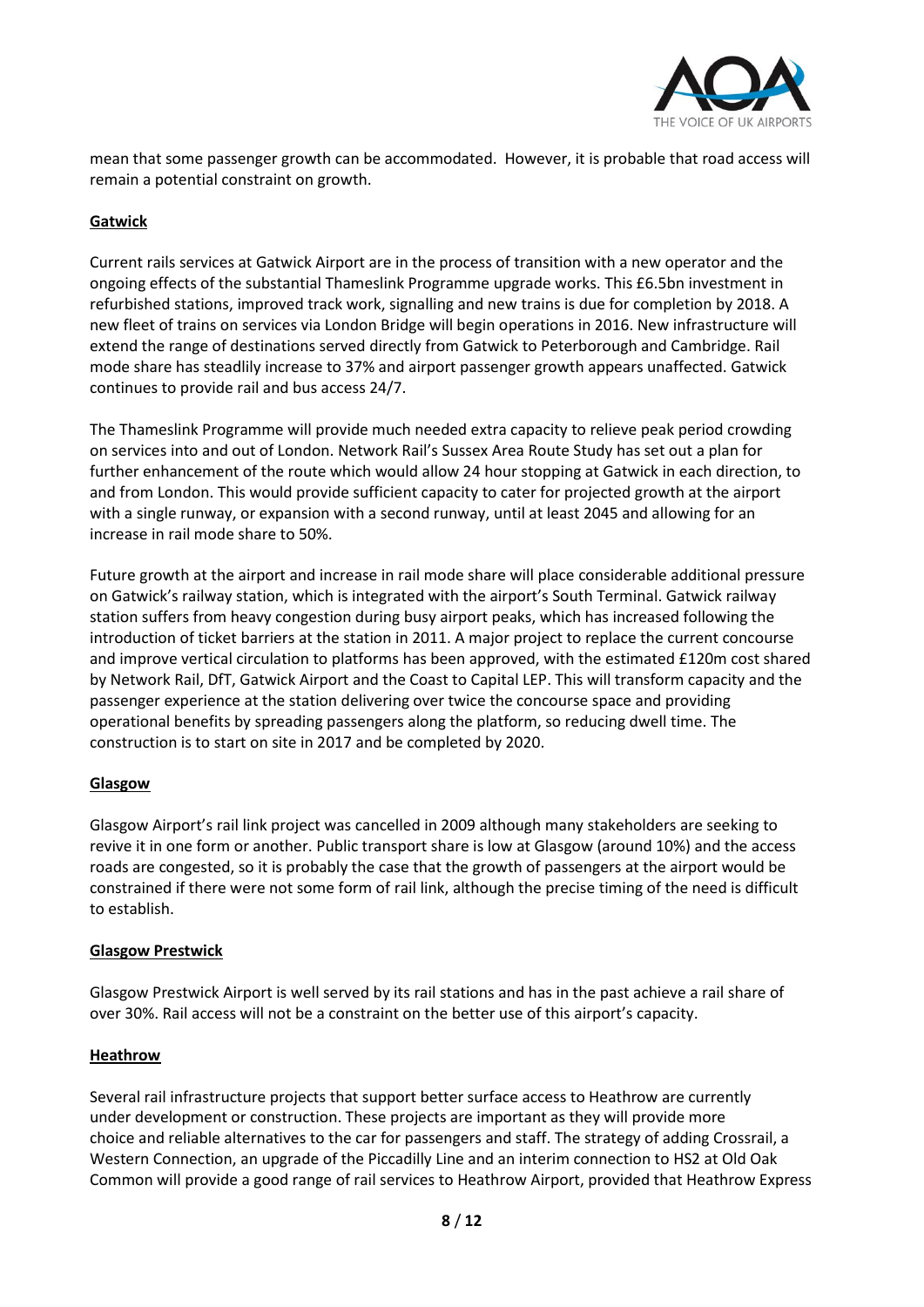

is maintained as a dedicated premium express service. In the longer term, the addition of a southern rail connection and a direct link into HS2 will ensure that Heathrow is properly integrated into the national rail network.

Bus services connect Heathrow with local catchments, and are particularly well used by staff. Heathrow already supports early morning services and connectivity around Heathrow through the Free Travel Zone. The airport is working with local stakeholders and operators to develop the bus network. Stakeholders have already identified six potential projects which, subject to agreement, will need to be evaluated in more detail before progressing.

For passengers who live outside London, coach services provide a direct public transport service to the airport and an alternative to travelling via London. Heathrow is currently working with operators to develop Heathrow's coach network.

### **Leeds Bradford**

Connectivity and improved transport links are an important element in the development of the airport and to achieving economic growth in the Leeds City Region. Improved transport links between LBIA and Leeds City Region is key to the delivery of wider economic objectives, providing businesses with improved access to international markets, which will support inward investment, promoting the growth of exports and growing inbound tourism.

There is currently no directly rail access to LBIA, however the Leeds – Harrogate rail line is less than 1km from LBIA. The introduction of rail access could accelerate growth at LBIA and delivering a rail connection to LBIA is a firm ambition which could be transformational. Various plans for a rail link to Leeds Bradford Airport have been put forward which would make the airport more attractive to visitors to Leeds or Bradford, compared with the situation where the airport relies on road access. However, the proposals would require significant new rail infrastructure which is unlikely to be possible in the short and medium term.

#### **Liverpool John Lennon**

Liverpool John Lennon Airport is linked to the local and regional rail network by nearby Liverpool South Parkway rail station, with bus services calling at the station en-route to the airport. However the dedicated non-stop shuttle bus to the airport stopped in 2013 due to lack of continued available subsidy from the Passenger Transport Executive (PTE). Ways to improve public transport links between the airport and this station continue to be explored.

The 'Halton Curve' is a scheme that would reinstate a section of single track railway between Frodsham and Runcorn allowing trains to travel from Liverpool and the airport to North West Cheshire, Chester and onwards to North Wales in both directions. There are currently no direct public transport links to the airport from these areas. The scheme has now received 'in principle' funding of £10.4m as part of the Government's Local Growth Fund, subject to business case approval and is highlighted as a key project in the Liverpool City Region's Long Term Rail Strategy. It is also a project that has the keen support of the Welsh Government and Cheshire West and Chester Council.

#### **London City**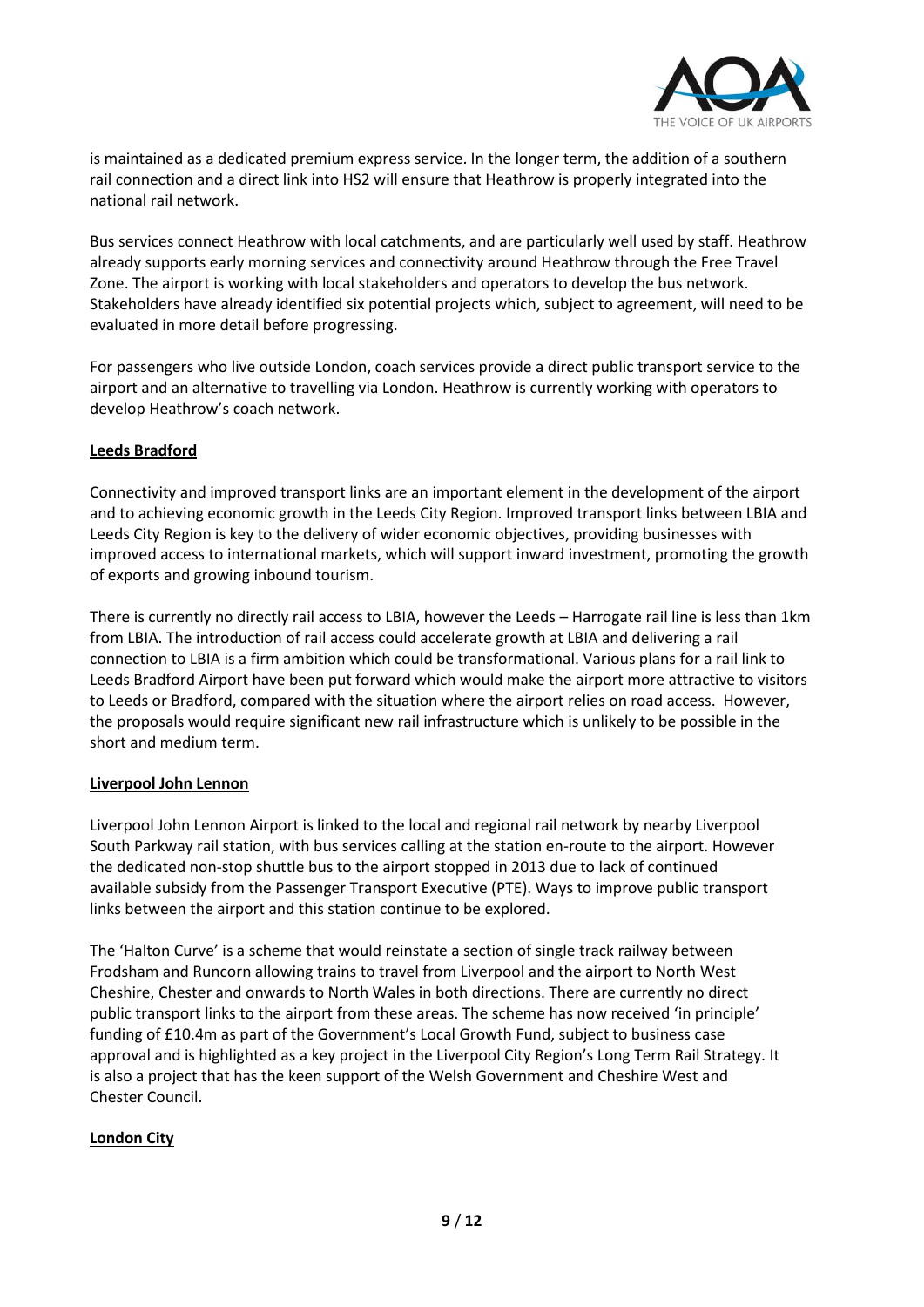

London City Airport's growth will need to be considered in terms of the impact on the Docklands Light Railway (DLR). It may be possible to increase the frequency of trains serving the airport, although this may require a reduction in frequency on other routes.

# **London Southend**

London Southend Airport has some spare capacity in the short term and potential for more in the medium term. The current rail service is adequate in terms of capacity but needs improvement in quality and operating hours. Improved rolling stock and timetable changes can be included in the new Greater Anglia franchise from 2016 and better connections will be available on completion of Crossrail in 2018.

# **Luton**

London Luton Airport (LLA) benefits from rail connectivity with the Capital and beyond, with a combination of fast (EMT) and stopping (GTR) services - the fastest services reaching London in as little as 19 minutes. However, there is still a significant opportunity to increase the number of passengers accessing LLA via rail.

To achieve this LLA is working with GTR (through a Strategic Partnership Agreement) to secure the operation of rail services 24 hours a day, 7 days per week through timetable improvements. Further benefits are also being delivered through passenger way-finding improvements, upgrading the rail-air bus transfer and simplifying rail information. Simplification of ticketing – through the extension of the Oyster card system to cover both Luton Airport Parkway station and the rail-air bus are also being sought.

The new EMT franchise in 2017 offers a significant opportunity to deliver an 'Express' styled service to Luton Airport Parkway, whilst simplifying and offering an improved passenger experience through greater alignment between the GTR and EMT rail operations.

# **Manchester**

Manchester Airport has good road and rail links direct to the airport. A 4th rail platform is now complete and due to be opened which will increase the capacity enabling additional services to reach areas currently not served by direct rail services. This is part of the Northern Hub project and the full benefits, with an increase in links across the wider region, will be realised when the remaining projects are complete. The Metrolink extension to Manchester Airport opened 12 months early and currently terminates at Cornbrook pending the second city crossing. It principally serves current airport staff and the expected 15,000 jobs being created by the Airport City enterprise zone. This will also help to moderate the demand for road and car parking capacity. In terms of road access, work on the A6 and Manchester Airport relief road (SEMMS) has now begun with completion expected in October 2017. The M6 - M56 link road is now on site as a Highways England major scheme. It will by-pass the congested A556 and improve access for passengers from the south and west. This will be complemented by the M56 (J6 -8) programmed 'smart' motorway upgrade.

However while the proposals and schemes under way will improve the current surface access to the airport, delays to the electrification of the railway are a concern and it is vital that proposals currently planned and under way are completed.

In the longer term, there are plans for a HS2 station at the Airport and in the emerging longer term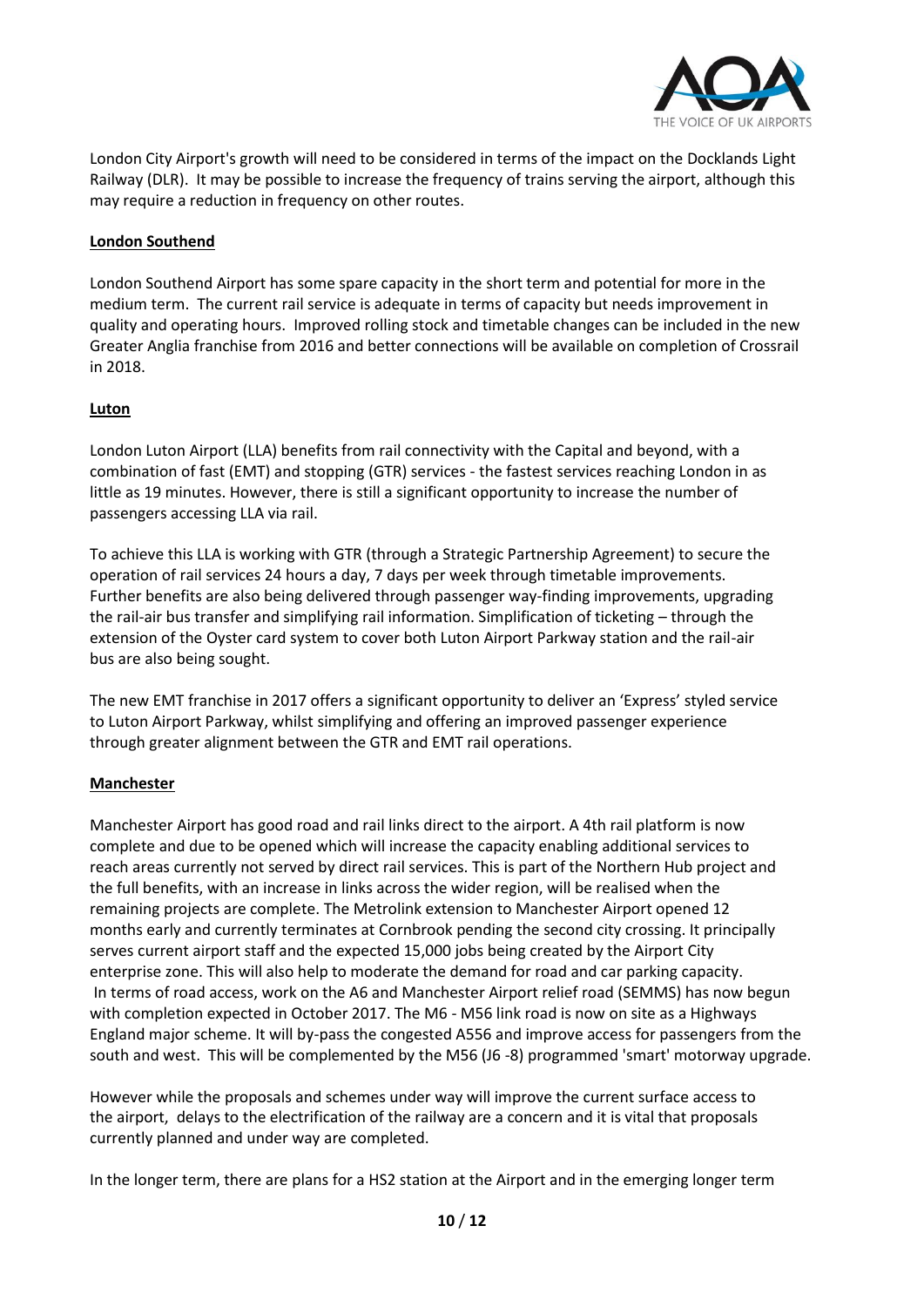

it is important that the planned improvements for connectivity East-West, dubbed 'HS3' connect all of these vital points up at the airport which is the global gateway for the region in order to achieve the integrated connectivity that is needed for the region to prosper.

### **Newcastle**

Newcastle International Airport benefits from dual carriageway trunk road and Metro light rail access. It enjoys a strong sustainable transport modal share and has plans in place to further improve this. The Airport has played a key role in making the case for regional transport improvements, and its priorities at present include on-going capacity improvements to the A1 Newcastle/Gateshead western bypass, the renewal of the Tyne and Wear Metro system, including the Airport Metro Station and the replacement of Metro rolling stock. In addition, the Airport is playing a key part in the roll out of electric vehicle charging points.

#### **Robin Hood Doncaster Sheffield**

Robin Hood Doncaster Sheffield Airport has significant unused capacity and is close to a rail line where a station could be built in the short or medium term. The challenges here would be because the station would still require a shuttle bus to the terminal and currently the rail service is not very frequent.

#### **Southampton**

Southampton Airport's rail station is very close to the terminal and achieves a 15% rail mode share. The airport has potential for growth as indicated in its master plan but this will probably require a further increase in the rail share if the airport is not to be constrained by road access. This will require Southampton Airport Parkway Station to be served by more trains from both local stations and the wider region. This could be achieved through the franchise process, but the franchise specification will have to be clear that new services to the Airport Parkway Station will have to be given priority over other demands.

#### **Stansted**

Stansted Airport has a public transport mode-share of 51%, the largest of any major airport in the UK. However, current train services and journey times of nearly an hour provide a constraint on the use of Stansted's significant spare runway capacity. Although the Stansted Express has benefited from new trains, the journey time is long and reliability is a problem on the line to London. At peak times, trains are also full as they serve commuters from Harlow and Bishops Stortford. The premium fare on Stansted Express and the lack of an alternative rail service means that coach services are particularly successful and account for nearly 30% of mode share. If Stansted's spare capacity is to be fully used, it will be necessary to provide a faster, more dedicated rail service; a report Stansted released with London First calls for an enhanced Stansted Express with a journey time of less than 40 minutes.

Network Rail's Strategic Business Plan suggests that the full 4-tracking of the Upper Lea Valley is not value for money in the short or medium term although it did recommend improvements to line speeds in a recent route study. The Mayor of London's aspiration is for better local services on this line to help regenerate the Lea Valley and capitalise on economic growth along the London-Cambridge corridor, which may bring forward the case for infrastructure improvements. Airlines would be attracted to make better use of Stansted's capacity if Stansted Express trains had shorter journey times and were more dedicated to air passengers. Such services would also contribute more to tax revenues through higher franchise premium payments resulting from premium fares.